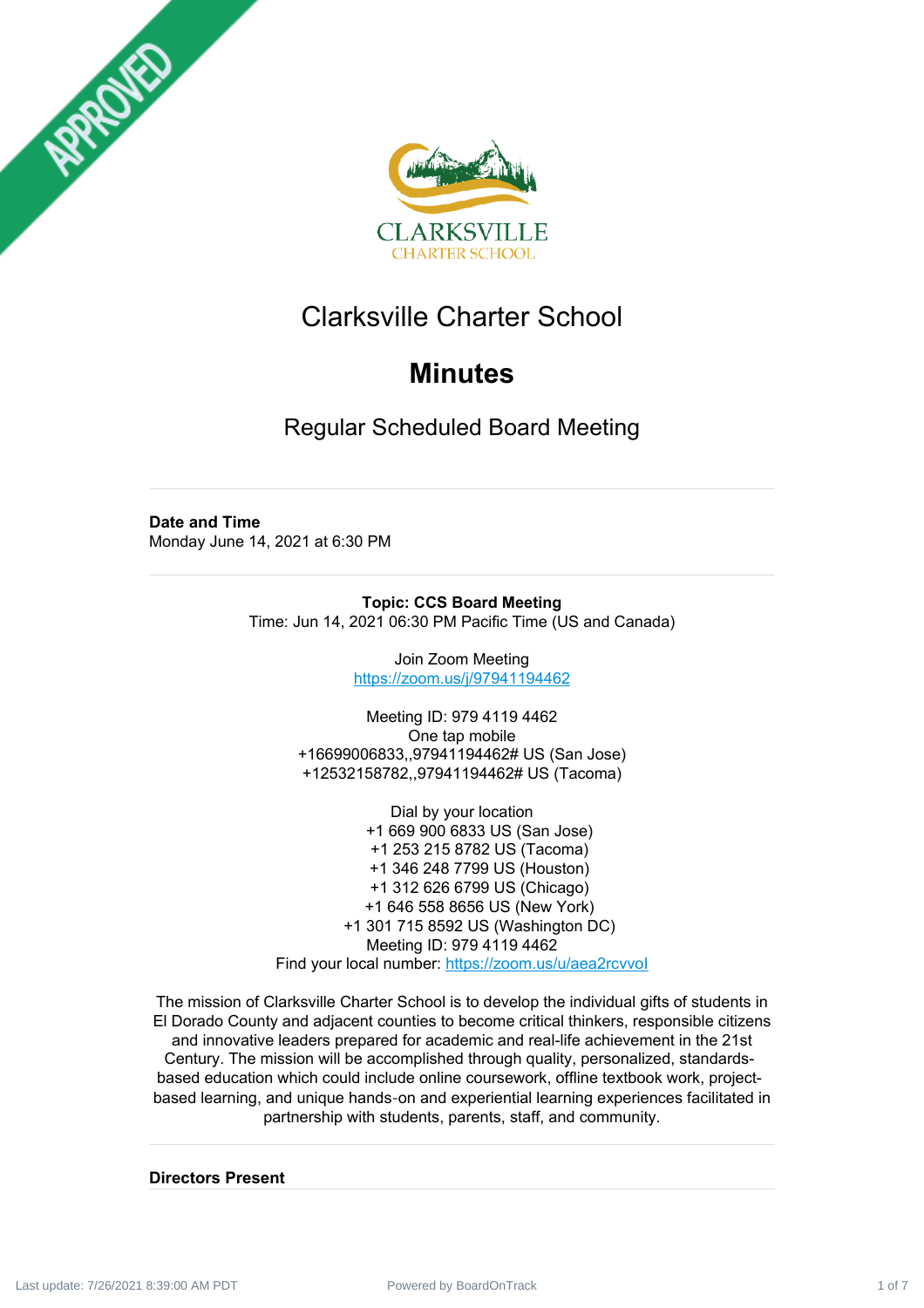Emily Allen (remote), Kathleen Burwell-Callero (remote), Kelley Laliberte (remote), Keri Dalebout (remote), Lisa Jobe (remote)

# **Directors Absent**

*None*

#### **Guests Present**

Darcy Belleza (remote), Darcy Belleza (remote), Darlington Ahaiwe (remote), Dr. Amanda Johnson (remote), Jenell Sherman (remote), Kaela Haydu (remote), Katie Royer (remote)

#### **I. Opening Items**

# **A. Record Attendance**

#### **B. Call the Meeting to Order**

Emily Allen called a meeting of the board of directors of Clarksville Charter School to order on Monday Jun 14, 2021 at 6:39 PM.

# **C. Approval of the Agenda (p. 1-4)**

Lisa Jobe made a motion to approve the Agenda with date correction in item 5C. Keri Dalebout seconded the motion. The board **VOTED** unanimously to approve the motion.

# **D. Closed Session**

Kelley Laliberte made a motion to move into closed session at 6:41 PM. Kathleen Burwell-Callero seconded the motion. The board **VOTED** unanimously to approve the motion.

#### **E. Announcement of Any Action Taken in Closed Session**

Emily Allen announced that no action was taken during closed session. Kathleen Burwell-Callero motioned to move out of closed session at 6:50 PM. Lisa Jobe seconded the motion. The Board voted unanimously to approve the motion. Clare is Clare is the 1 top or the Contract 2 of 7 Clare is the 1 Clare is the 1 Clare of 7 Clare is the 1 Clare of 7 Clare is the 1 Clare of 7 Clare is the 1 Clare of 7 Clare is the 1 Clare of 7 Clare is the 1 Clare of 7

#### **F. Public Comments**

No public comments.

#### **G. Approve Minutes (p. 5-10)**

Kelley Laliberte made a motion to approve the minutes from Regular Scheduled Board Meeting on 05-27-21. Keri Dalebout seconded the motion.

The board **VOTED** unanimously to approve the motion.

#### **H. Executive Director's Report (p. 11-26)**

Jenell Sherman presented the *Executive Director's Report.*

- 1. Enrollment- 1436 students currently enrolled, goal is 1635 students by August 2021
- 2. Hiring- 56 teachers returning, 11 new hires, 2 openings
- 3. The Grove-

• launch date is July 1st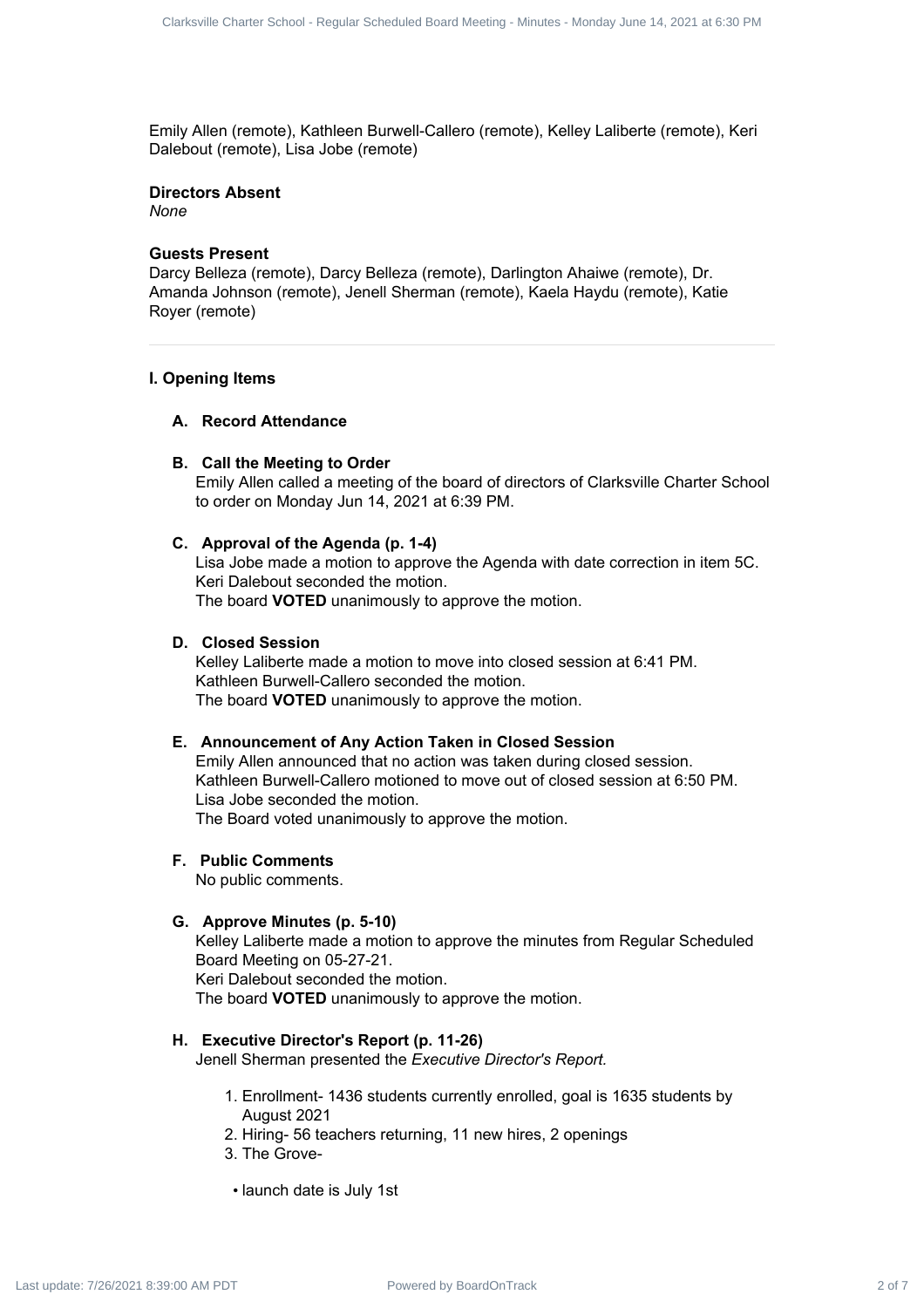- email migration is underway
- hiring is complete but may expand as needed
- Roseville and Sacramento offices opening soon
- Sequoia Grove Charter Alliance has 2 board member vacancies (hope to fill in late August)
- Tech orders are arriving, Sequoia Grove Charter Alliance is taking over unfulfilled Tech orders from this school year. Royce Gough briefly explained the global technology shortage.
- Thursday, June 17th at 6:00 PM is their next Board Meeting
- Lisa Jobe asked if student activity could take place at the new offices. Clarksville families can only have an event at the Clarksville Library. It is the only resource center.

4. Congratulations to Clarksville Charter School for a 6-year accreditation renewal from Western Association of Schools and Colleges (WASC)!

# **II. Finance**

#### **A. May Financials (p. 27-52)**

Keri Dalebout made a motion to approve the May Financials. Lisa Jobe seconded the motion.

Darlington Ahaiwe presented the May Financials.

Emily Allen asked about pg 35 of board packet- YTD Percentage of Change compares beginning and end of year YTD percentage (May 1 balance to June 30). The board **VOTED** unanimously to approve the motion.

#### **B. Annual Budget**

Lisa Jobe made a motion to approve the Annual Budget. Keri Dalebout seconded the motion.

Emily Allen asked what the savings will be with not having to borrow money at the end of the year.

Darlington Ahaiwe noted \$412k overall expenses for Sale of Receivables.

The board **VOTED** unanimously to approve the motion.

# **C. Shared Executive Personnel Memorandum of Understanding for Julie Haycock-Cavender and Jenell Sherman (p. 57-58)**

Kelley Laliberte made a motion to approve the Shared Executive Personnel Memorandum of Understanding for Julie Haycock-Cavender and Jenell Sherman . Kathleen Burwell-Callero seconded the motion.

Jenell Sherman presented Shared Executive Personnel Memorandum of Understanding for Julie Haycock-Cavender and Jenell Sherman.

Attachments will come back for final approval in the fall. The board **VOTED** unanimously to approve the motion.

#### **D. Executive Director Salary Schedule**

Keri Dalebout made a motion to approve Executive Director Salary Schedule. Kathleen Burwell-Callero seconded the motion. Darcy Belleza presented the Executive Director Salary Schedule. The board **VOTED** unanimously to approve the motion. Clare is the state of 10 Clare is the state of 7 Clare is a model of 10 Clare is a model of 7 Clare is a model of 7 Clare is a model of 7 Clare is a model of 7 Clare is a model of 7 Clare is a model of 7 Clare is a model o

#### **E. Shared Staff Memorandum of Understanding**

Lisa Jobe made a motion to approve Shared Staff Memorandum of Understanding. Kelley Laliberte seconded the motion.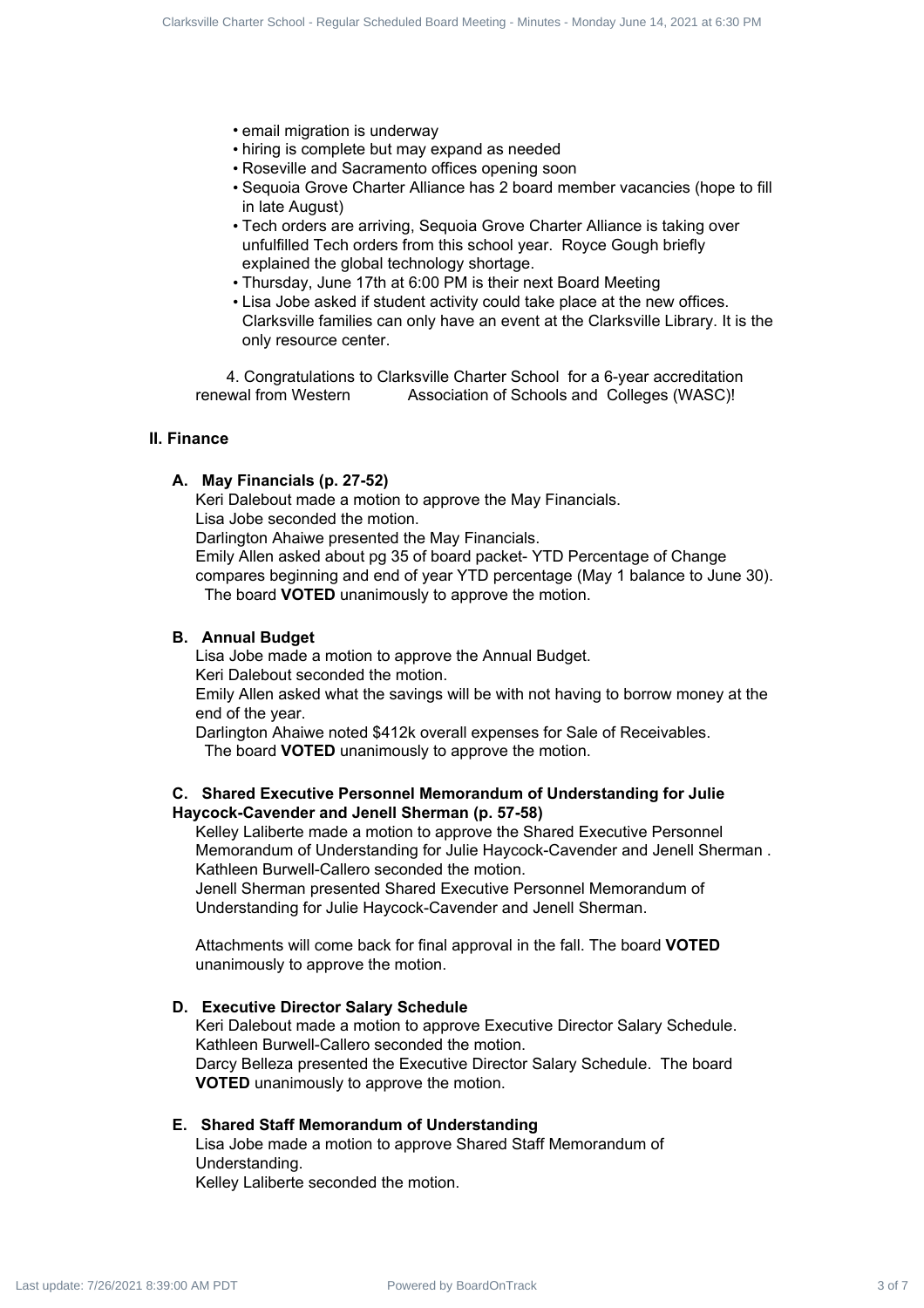Jenell Sherman presented the Shared Staff Memorandum of Understanding. Attachments coming back to the board for final approval in the fall. The board **VOTED** unanimously to approve the motion.

# **F. Shared Staff Memorandum of Understanding with Central for High School Virtual Academy**

Kathleen Burwell-Callero made a motion to approve the Shared Staff Memorandum of Understanding with Central for High School Virtual Academy. Kelley Laliberte seconded the motion.

Jenell Sherman presented the Shared Staff Memorandum of Understanding with Central for High School Virtual Academy.

The attachments will be brought back to the Board in the fall for final approval. Emily Allen inquired about how balanced staffing was with HSVA. Jenell Sherman explained it was fairly balanced.

All students who wanted to attend HSVA and JHVA classes were able to. The board **VOTED** unanimously to approve the motion.

#### **G. Services Agreement with Sequoia Grove Charter Alliance**

Keri Dalebout made a motion to approve Services Agreement with Sequoia Grove Charter Alliance.

Lisa Jobe seconded the motion.

Jenell Sherman presented the Services Agreement with Sequoia Grove Charter Alliance.

Procopio and Young, Minney, and Corr have both reviewed the agreement. The board **VOTED** unanimously to approve the motion.

#### **H. Stipends Chart**

Lisa Jobe made a motion to approve the Stipends Chart. Kathleen Burwell-Callero seconded the motion. Jenell Sherman presented the Stipends Chart. The board **VOTED** unanimously to approve the motion. Clares is the state of 10 Clares and the state of 7 Clares is the state of 10 Clares 1 of 7 Clares in the state of 7 Clares in the state of 7 Clares in the state of 7 Clares in the state of 7 Clares ville Charter School -

# **III. Operations**

# **A. Resolution to Change Email Addresses and Other Contact Information on all Policies and Documents**

Kathleen Burwell-Callero made a motion to approve Resolution to Change Email Addresses and Other Contact Information on all Policies and Documents. Lisa Jobe seconded the motion.

Jenell Sherman presented Resolution to Change Email Addresses and Other Contact Information on all Policies and Documents. The board **VOTED** unanimously to approve the motion.

# **B. Conflict Waiver for Representation of Sequoia Grove Charter Alliance**

Lisa Jobe made a motion to approve the Conflict Waiver for Representation of Sequoia Grove Charter Alliance.

Kathleen Burwell-Callero seconded the motion.

Jenell Sherman presented Conflict Waiver for Representation of Sequoia Grove Charter Alliance. The board **VOTED** unanimously to approve the motion.

#### **C. Animals at School Policy**

Kathleen Burwell-Callero made a motion to approve the Animals at School Policy. Kelley Laliberte seconded the motion.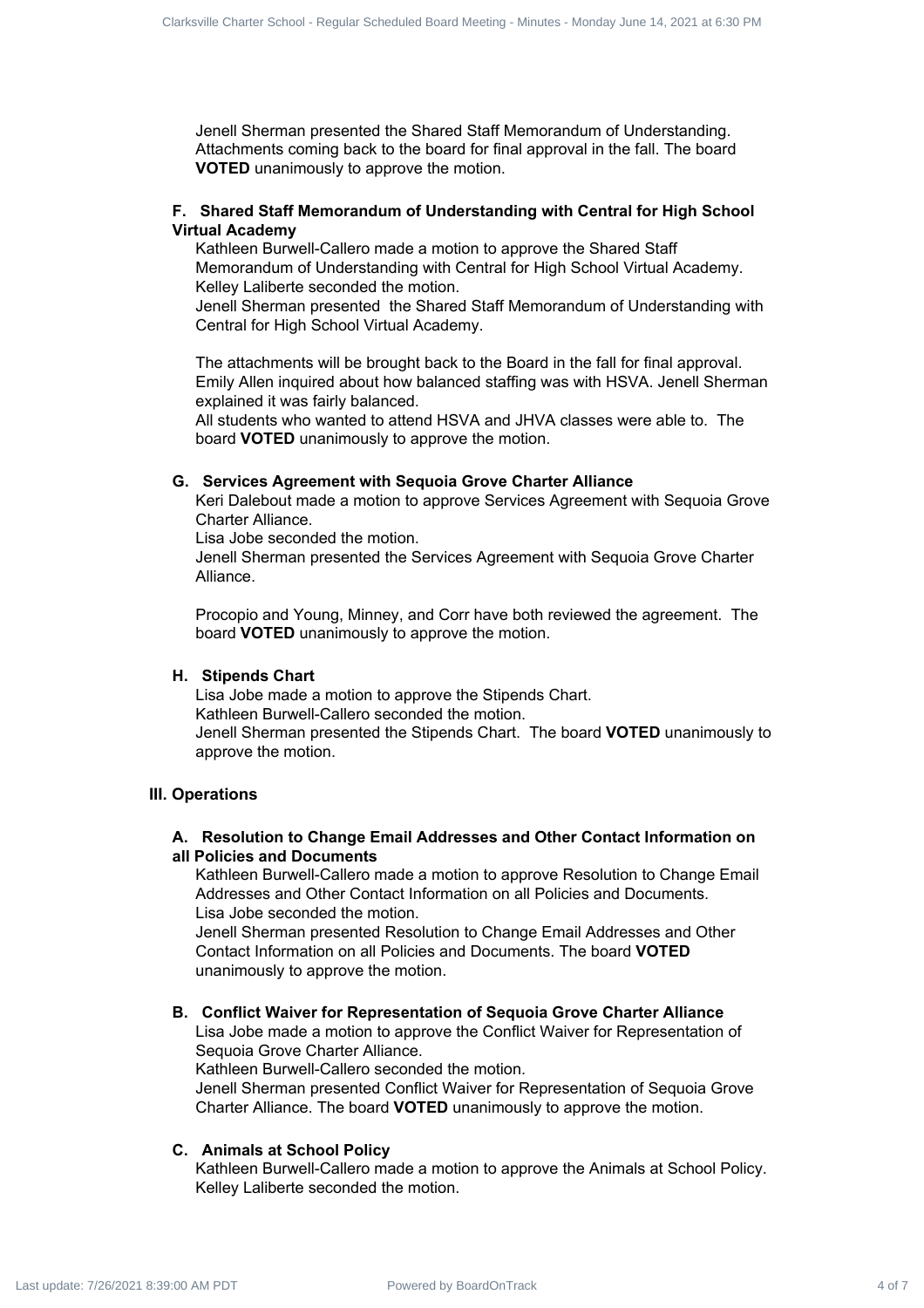Jenell Sherman presented the Animals at School Policy. The board **VOTED** unanimously to approve the motion.

#### **D. Safe Return to In-Person Instruction Plan**

Darcy Belleza introduced the Safe Return to In-Person Instruction Plan.

#### **E. Public Hearing of Safe Return to In-Person Instruction Plan**

Kathleen Burwell-Callero made a motion to go into Public Hearing of Safe Return to In-Person Instruction Plan at 8:13 PM. Lisa Jobe seconded the motion.

Emily Allen asked where the safety guidelines came from? Darcy Belleza answered that the January COVID-19 Plan came from California Department of Education guidelines. Clare is Clare is detailed by BoardOnTrack 5 of 7 Clare is the Northern Charter Schedule Charter School - Regular School - Regular Schedule Board Meeting - Regular Schedule Board Meeting - Minutes - Minutes - Minutes - Min

This template is more of a broad narrative. We can revisit and revise the template in six months.

Kathleen Burwell-Callero made a motion to end the Public Hearing at 8:21 PM. Kelley Laliberte seconded the motion.

The board **VOTED** unanimously to approve the motion.

# **IV. Academic Excellence**

# **A. Local Control and Accountability Plan 2021-2022**

Keri Dalebout made a motion to approve the Local Control and Accountability Plan 2021-2022 including Expenditures.

Lisa Jobe seconded the motion.

Darcy Belleza presented the Local Control and Accountability Plan 2021-2022 including Expenditures. The board **VOTED** unanimously to approve the motion.

#### **B. Budget Overview for Parents 2021-2022**

Lisa Jobe made a motion to approve the Budget Overview for Parents 2021-2022. Kathleen Burwell-Callero seconded the motion.

Darcy Belleza presented the Budget Overview for Parents 2021-2022. The board **VOTED** unanimously to approve the motion.

# **C. Student Freedom of Speech and Expression Policy**

Lisa Jobe made a motion to approve the Student Freedom of Speech and Expression Policy.

Kelley Laliberte seconded the motion.

Jenell Sherman presented the Student Freedom of Speech and Expression Policy.

Emily Allen asked if this could become an issue with the Central schools because we share High School Virtual Academy with them. She wondered if a Central teacher would handle an issue the same way as one of our teachers.

Darcy Belleza noted that this policy protects the school but also describes students' rights. The board **VOTED** unanimously to approve the motion.

#### **D. Sexual Health and HIV Prevention Policy**

Keri Dalebout made a motion to approve the Sexual Health and HIV Prevention Policy.

Kelley Laliberte seconded the motion.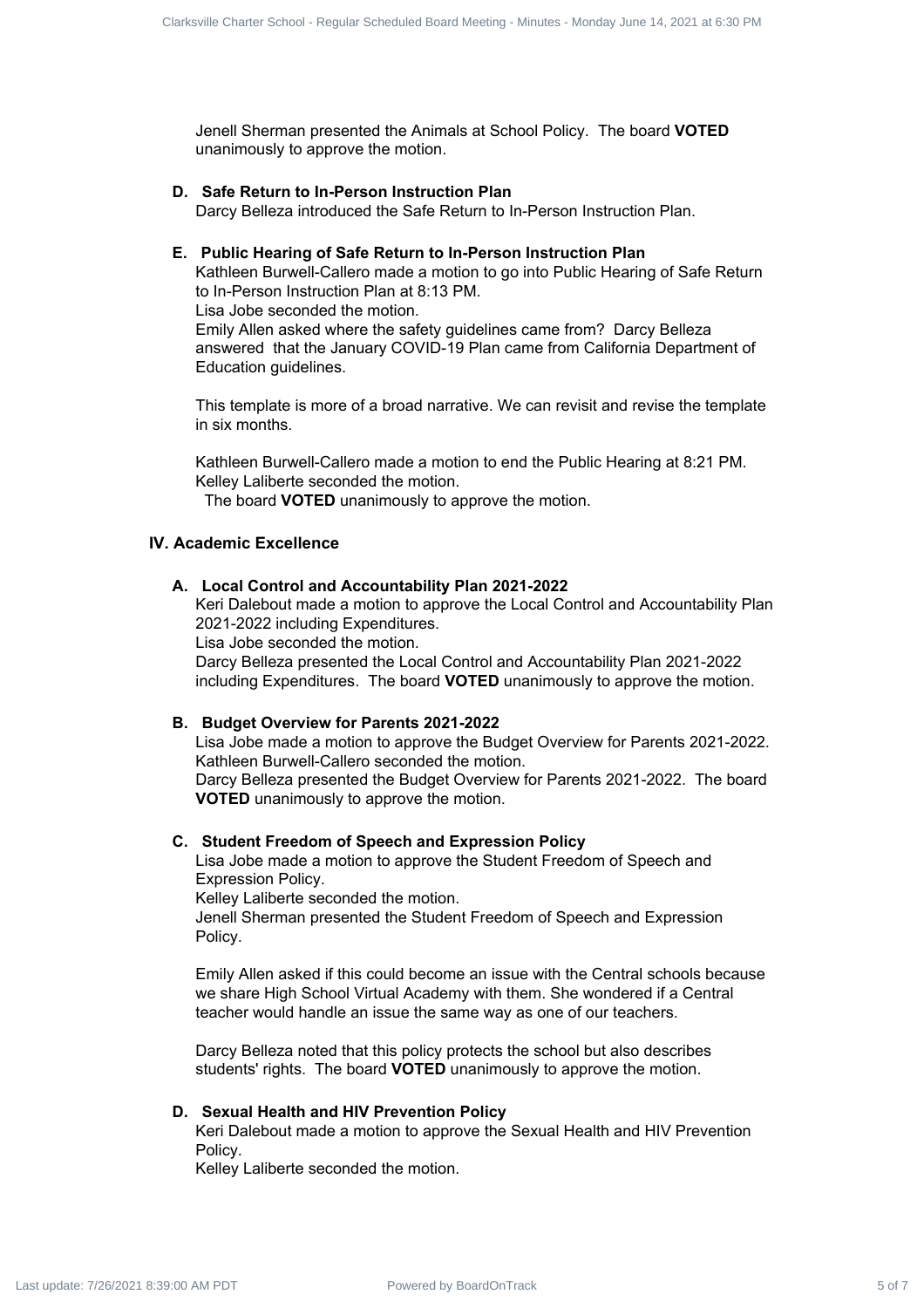Jenell Sherman presented the Sexual Health and HIV Prevention Policy. The board **VOTED** unanimously to approve the motion.

#### **E. Parent and Family Involvement Policy**

Kathleen Burwell-Callero made a motion to approve the Parent and Family Involvement Policy.

Kelley Laliberte seconded the motion.

Jenell Sherman presented the Parent and Family Involvement Policy. The board **VOTED** unanimously to approve the motion.

#### **F. Homeless Education Policy Review**

The staff has conducted an annual review of the Homeless Education Policy. No updates have been made.

#### **V. Governance**

#### **A. Board Calendar for the 2021-2022 School Year (p. 213-214)**

Lisa Jobe made a motion to approve the Board Calendar for the 2021-2022 School Year.

Keri Dalebout seconded the motion.

Jenell Sherman presented the Board Calendar for the 2021-2022 School Year. Board meetings will be Wednesdays at 6:30 PM. The board **VOTED** unanimously to approve the motion. Clares is the state is the state is the state of Regular Schedule and the Schedule Charter Schedule Schedule Charter School - Regular Schedule Board Meeting - Minutes - Minutes - Minutes - Minutes - Minutes - Minutes - Min

**B. Discussion and Potential Action on Stipend Amounts for Board Members** The Board stipend amount will stay the same as this year.

#### **C. Governing Board Vacancy**

Darcy Belleza announced that we have no applicants at this time. Waiting until later in August may be a good time to reach out to parents.

Emily Allen will send in her resume.

#### **D. Upcoming Compliance Items (p. 215-216)**

Jenell Sherman shared the Upcoming Compliance Items provided by Darlington Ahaiwe.

#### **E. Conflict of Interest Policy**

Jenell Sherman reviewed the Conflict of Interest Policy. The current Board members will sign in July. New members will sign as they begin their term.

Using position as board member for financial or personal gain internally is not allowed.

Outside influence is allowable and encouraged - i. e. letter of recommendation for college, job, etc.

#### **VI. Closing Items**

#### **A. Board of Director's Comments & Requests**

Emily Allen reminded board members of the Self-Evaluations due in July.

Board Member Self-Evaluations may need to be conducted in open session. Royce Gough suggested it may be done at the Board Retreat.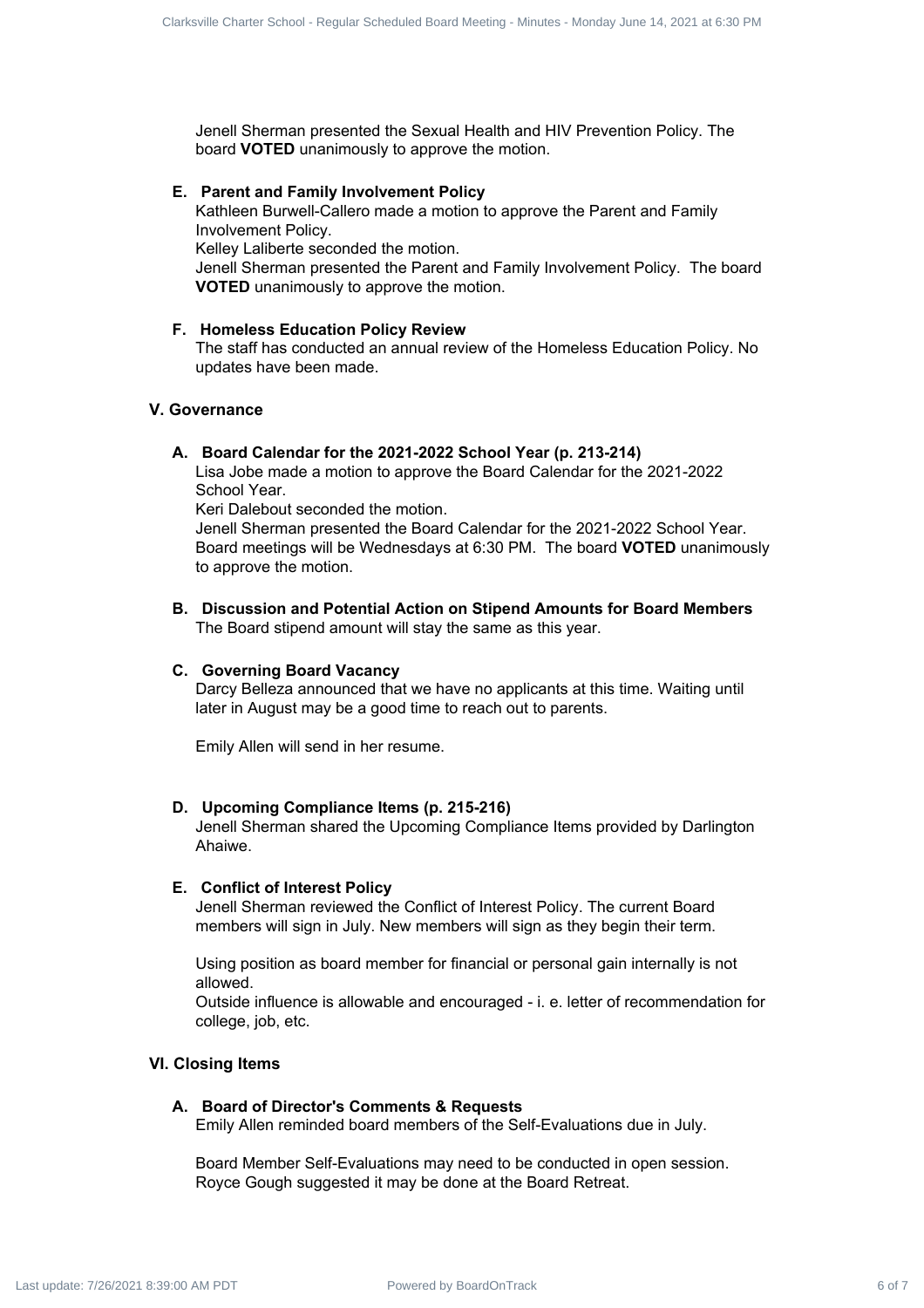Staff will confirm protocol.

Emily Allen discussed Online Governance Academy. Asked all board members to have it completed by next board meeting.

#### **B. Announcement of Next Regular Scheduled Board Meeting**

Kathleen Burwell-Callero made a motion to approve the Next Regular Scheduled Board Meeting is Wednesday, July 21 at 6:30 PM. . Kelley Laliberte seconded the motion. The board **VOTED** unanimously to approve the motion.

#### **C. Adjourn Meeting**

Lisa Jobe made a motion to adjourn the meeting. Kathleen Burwell-Callero seconded the motion. The board **VOTED** unanimously to approve the motion. There being no further business to be transacted, and upon motion duly made, seconded and approved, the meeting was adjourned at 9:14 PM.

Respectfully Submitted, Emily Allen

Prepared by: Katie Royer

Noted by:

Keri Dalehout (Jul 28, 2021 14:19 PDT)<br>-Keri Dalebout (Jul 28, 2021 14:19 PDT)

Board Secretary

Public Comment Rules: Members of the public may address the Board on agenda or non-agenda items through the teleconference platform, Zoom. Zoom does not require the members of the public to have an account or login. Please either utilize the chat option to communicate to the administrative team of your desire to address the Board or simply communicate orally your desire to address the Board when the Board asks for public comments. Speakers may be called in the order requests are received. Comments are limited to 2 minutes each, with no more than 15 minutes per single topic. If a member of the public utilizes a translator to address the Board, those individuals are allotted 4 minutes each. If the Board utilizes simultaneous translation equipment in a manner that allows the Board to hear the translated public testimony simultaneously, those individuals are allotted 2 minutes each. By law, the Board is allowed to take action only on items on the agenda. The Board may, at its discretion, refer a matter to school staff or calendar the issue for future discussion. Clare is Clare is the 1 of 2 of 7 Clare is the 1 of 7 Clare is the 1 of 7 Clare is the 1 Clare is the 1 Clare of 7 Clare is the 1 Clare is the 1 Clare of 7 Clare is the 1 Clare of 7 Clare is the 1 Clare of 7 Clare is the 1

Note: The Governing Board encourages those with disabilities to participate fully in the public meeting process. If you need a disability-related modification or accommodation, including auxiliary aids or services, to participate in the public meeting, please contact the Governing Board Office at (562) 584-0427 at least 48 hours before the scheduled board meeting so every reasonable effort can be made to accommodate you. (Government Code § 54954.2; Americans with Disabilities Act of 1990, § 202 (42 U.S.C. § 12132)).